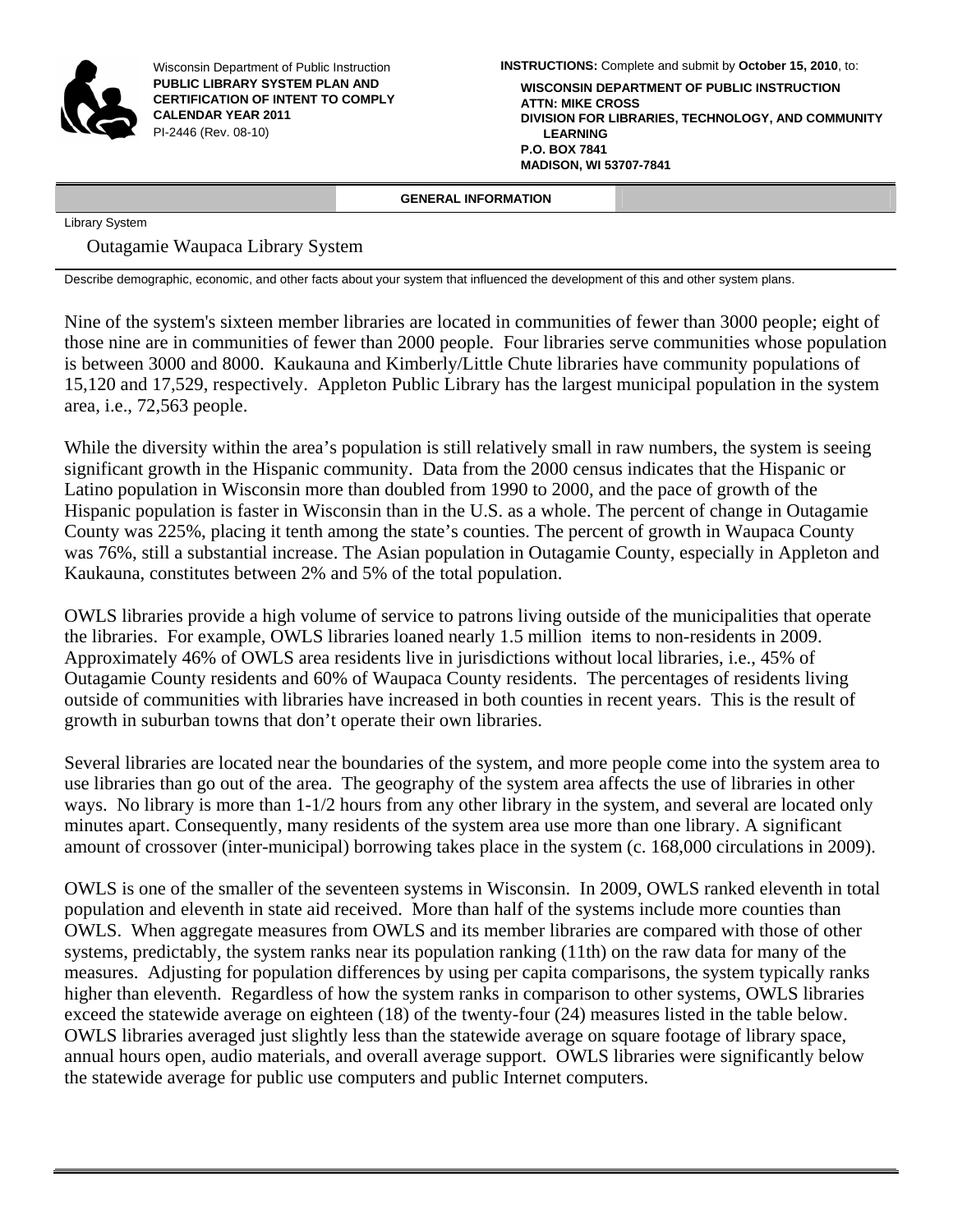#### **GENERAL INFORMATION (cont'd.)**

#### **Comparison of Composite Measures from the Wisconsin Library Service Record**

|                                           | 2009            |                |                      |                | Per Capita Rank 2005-2008 |                |                |                |
|-------------------------------------------|-----------------|----------------|----------------------|----------------|---------------------------|----------------|----------------|----------------|
| <b>Measure</b>                            | <b>Raw Data</b> | <b>Rank</b>    | Per<br><b>Capita</b> | <b>Rank</b>    | 2008                      | 2007           | 2006           | 2005           |
| Total Service Population (*raw data)      | 240,152         | 11             |                      |                | $11*$                     | $11*$          | $11*$          | $11*$          |
|                                           |                 |                |                      |                |                           |                |                |                |
| Square Footage of Library Space           | 203,121         | 11             | 0.85                 | 12             | 12                        | 11             | 13             | 10             |
| Annual Hours Open                         | 41,749          | 13             | 0.17                 | 11             | 11                        | 11             | 11             | 11             |
|                                           |                 |                |                      |                |                           |                |                |                |
| <b>Book &amp; Serial Volumes Owned</b>    | 857,175         | 11             | 3.57                 | 10             | 10                        | 8              | 10             | 13             |
| Audio Materials (*per 1,000 pop.)         | 55,988          | 9              | 233.14               | $11*$          | $7^*$                     | $8*$           | $8*$           | $11*$          |
| Video Materials (*per 1,000 pop.)         | 74,823          | 9              | 311.57               | $9*$           | $8*$                      | $6*$           | $6*$           | $8*$           |
|                                           |                 |                |                      |                |                           |                |                |                |
| Circulation                               | 3,208,371       | 8              | 13.36                | $\overline{4}$ | $\overline{4}$            | 5              | $6\phantom{1}$ | 6              |
| Interlibrary Items Loaned                 | 513,861         | 5              | 2.14                 | 3              | 3                         | 3              | $\overline{4}$ | 3              |
| Interlibrary Items Borrowed               | 479,623         | 6              | 1.98                 | 4              | 3                         | 3              | 4              | 4              |
| <b>Reference Transactions</b>             | 203,203         | $\overline{7}$ | 0.85                 | 8              | 6                         | 9              | 5              | 5              |
|                                           |                 |                |                      |                |                           |                |                |                |
| <b>Library Visits</b>                     | 1,525,526       | 10             | 6.35                 | 5              | 4                         | 4              | 6              | 6              |
| <b>Library Programs</b>                   | 3,912           | 8              | 0.02                 | $\overline{4}$ | $\overline{4}$            | 5              | $\overline{4}$ | 3              |
| Library Program Attendance                | 110,645         | 6              | 0.46                 | $\mathbf{1}$   | 1                         | 1              | 1              | $\overline{2}$ |
|                                           |                 |                |                      |                |                           |                |                |                |
| Public Use Computers (*per 1,000 pop.)    | 205             | 15             | 0.85                 | $15*$          | $16*$                     | $16*$          | $16*$          | $17*$          |
| Public Internet PCs (*per 1,000 pop.)     | 166             | 13             | 0.69                 | $16*$          | $14*$                     | $15*$          | $17*$          | $16*$          |
| Staff FTE - MLS Librn. (*per 1,000 pop.)  | 28.75           | 8              | 0.12                 | $9*$           | $9*$                      | $9*$           | 9*             | $11*$          |
| Total Staff FTE (*per 1,000 pop.)         | 142.67          | 10             | 0.59                 | $7^*$          | $8*$                      | $9*$           | $8*$           | $10*$          |
|                                           |                 |                |                      |                |                           |                |                |                |
| <b>Total Non-Resident Circulation</b>     | 1,499,370       | 6              | 6.24                 | 1              | 1                         | 1              | $\overline{2}$ | 1              |
| Total Intersystem Non-Resident Circ       | 336,873         | 1              | 1.40                 | 1              | 1                         | 1              | 1              | 1              |
|                                           |                 |                |                      |                |                           |                |                |                |
| <b>Total Library Income (All Sources)</b> | \$10,705,385    | 11             | \$44.58              | 8              | 8                         | 8              | 9              | 8              |
| <b>Personnel Expenditures</b>             | \$7,159,226     | 9              | \$29.81              | $\overline{7}$ | $\overline{7}$            | 8              | 8              | 8              |
| Materials Expenditures - Total            | \$1,194,398     | 9              | \$4.97               | 6              | $\overline{7}$            | $\overline{7}$ | 8              | $\overline{7}$ |
| <b>Total Operating Expenditures</b>       | \$10,076,616    | 10             | \$41.96              | 8              | 8                         | 8              | 8              | 8              |
|                                           |                 |                |                      |                |                           |                |                |                |
| <b>Average Resident Support</b>           |                 |                | \$47.27              | $\overline{2}$ | $\overline{2}$            | $\overline{c}$ | $\overline{2}$ | $\overline{2}$ |
| Overall Average Support                   |                 |                | \$35.24              | 10             | 9                         | 8              | 9              | 8              |

Several of these measures are striking, particularly those related to the use of system libraries by nonresidents. On a per capita basis, OWLS libraries lend more items to non-residents than do libraries in any other system, and OWLS libraries provide significantly more service to residents of other systems than libraries in any other system. In fact, OWLS libraries provide over 17% of all the intersystem non-resident circulation in the state.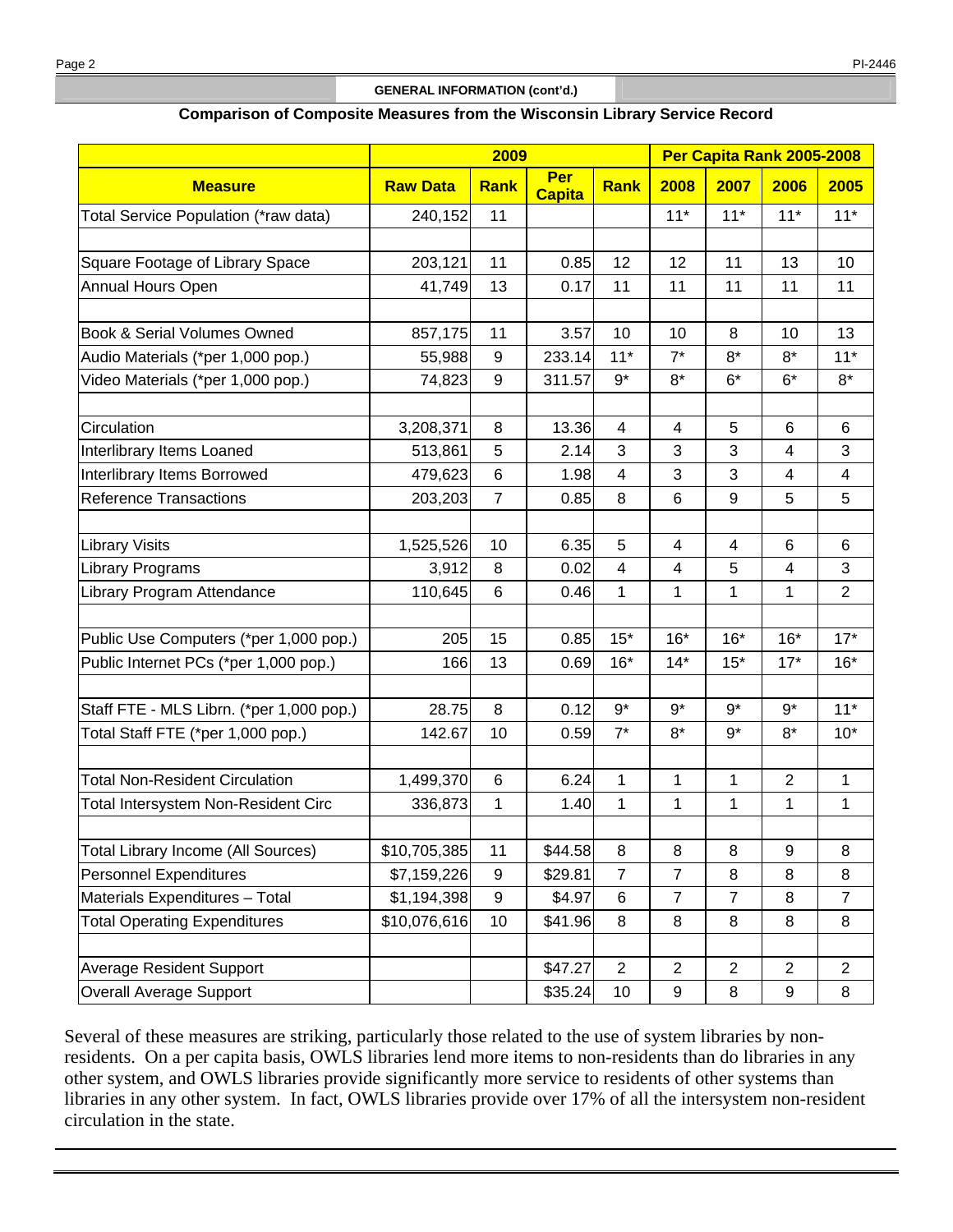OWLS libraries circulate a high number of items, ranking fourth in the number of items circulated per capita. The libraries continue to engage in high levels of resource sharing; the number of items loaned to and borrowed from other libraries is among the highest in the state. It is also clear that OWLS libraries experience a high volume of traffic, i.e., they have lots of people coming through their doors. The number of visits per capita is fifth highest among systems in the state, and the number of programs attended per capita is first.

OWLS libraries continue to rank very low in the number of public computers  $(15<sup>th</sup>$  per capita) and the number public computers connected to the Internet (13<sup>th</sup> per capita). However, OWLS ranked 4th in number of users of public Internet computers (a new measure in 2009), indicating that the low number of public computers in OWLS libraries are well used.

It is also interesting to note that while OWLS ranks eighth in total income per capita and eighth in total operating expenditures per capita, OWLS ranks second in per capita support by residents of municipalities with libraries. Clearly, residents of the library communities are paying a larger share of the cost of library service and are subsidizing the use of their libraries by non-residents.

Finally, while systemwide materials expenditures per capita decreased slightly in 2009 (by \$0.06), OWLS improved its statewide ranking from 7th to 6th.

Describe significant needs and problems that influenced the development of this and other system plans.

The development of the 2011 system plan builds upon previous planning activities and previous plans. Many of the system's most significant needs and problems do not change dramatically from year to year. The challenge in planning is to find new and useful perspectives that are productive in addressing ongoing issues.

Tension between competing values and circumstances is inherent in the nature of public library systems, and the tension surrounding these competing values and circumstances continually informs system planning.

- The most basic tension is that between the demand for services and the resources available to provide them. As OWLS continues to develop the services it provides to member libraries and their patrons, expectations are also raised about the services the system will provide in the future. Unfortunately, resources are not sufficient to address all of the service needs the system has identified.
- A tension that regularly occurs within OWLS is that between the system's role of providing leadership in developing new technologies and services and its role of providing responsive customer service, i.e., doing what member libraries want the system to do. Again, because of limited resources, the system must make difficult decisions in order to maintain an optimal balance between leading the libraries in new directions and supporting more traditional services.
- An interesting technology-related tension exists between the desire of some staff and patrons to implement new technologies and the ability of all library staff to adapt to continual changes. The system strives to find the proper balance between the demand for new technologies and the ability to implement such changes. It is a priority to improve the information and training required to successfully implement technology changes.
- Perhaps the most difficult tension for systems is between the autonomy of local libraries and the need to collaborate effectively in a system or consortium environment. While OWLS supports local library autonomy, in a system or consortium environment local libraries must recognize that their decisions often affect other libraries. While systems cannot and should not try to dictate local library decisions, member libraries should not make independent decisions that might force neighboring libraries to change their policies or practices. Determining what should be a local library decision and what should be a system or group decision can be difficult and sometimes disagreeable.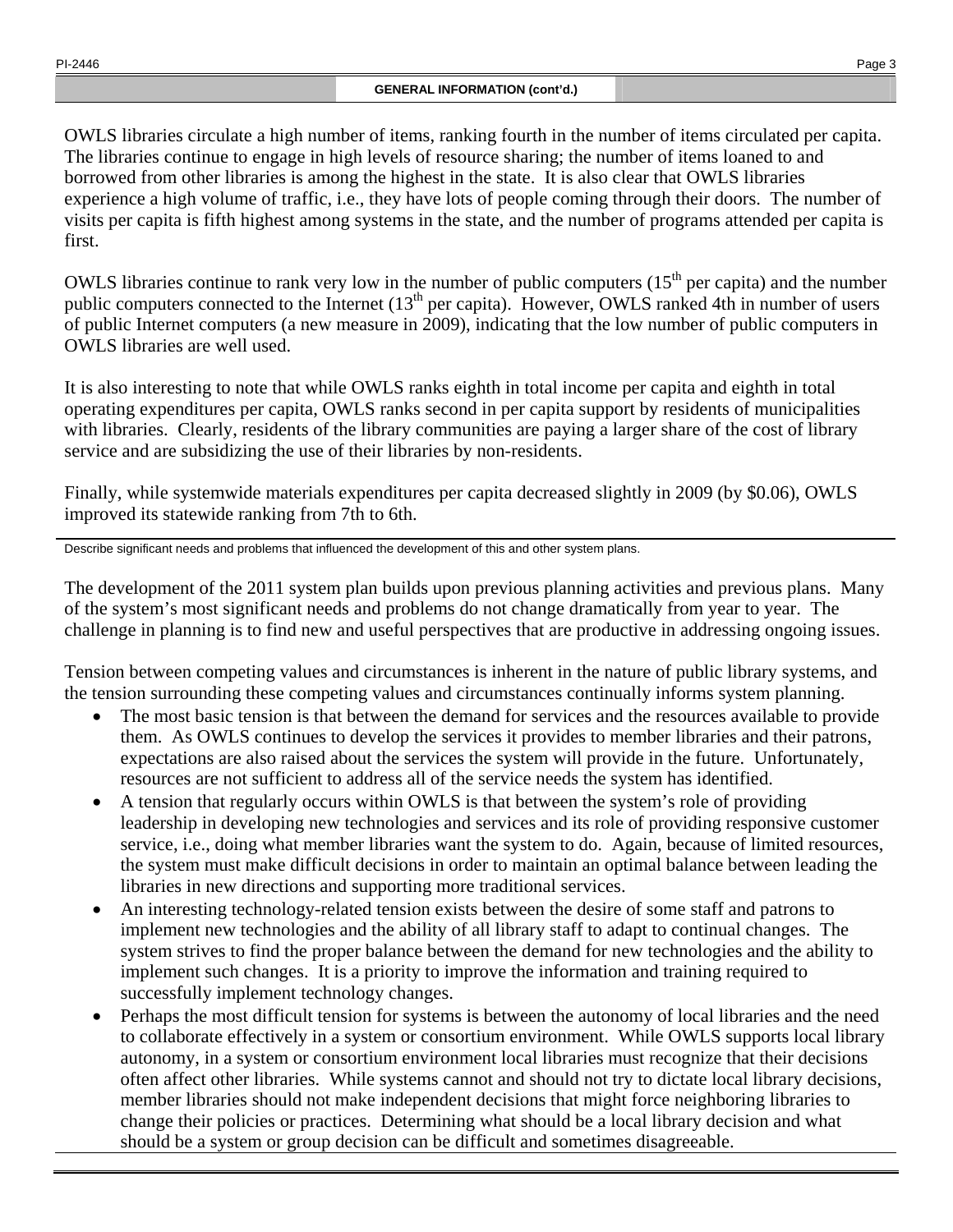• Finally, there is an inherent tension in the structure of public library systems because systems have so many different constituencies, e.g., counties, public libraries, non-public libraries, DPI, municipalities without libraries. For example, OWLS is a joint agency of Outagamie and Waupaca Counties, but it is also an advocate for its member libraries in county library planning and funding decisions. Attempting to keep the proper balance between the varying interests of constituents is a challenging task.

A number of 2011 issues and priorities are described below.

# Technology Services

*OWLS Technology and Resource Sharing Plan: 2010-2013* and *OWLSnet Plan: 2007-2010* contain extensive detail regarding technology service goals, objectives, and activities. The priorities contained in these plans continue to be priorities in the 2011 System Plan, and they are summarized below:

- Supporting member library use of technology. This priority includes providing training, supporting library PCs, assisting with the development of electronic content, enhancing InfoSoup to make it more helpful for library patrons, and implementing new services or software modules requested by member libraries when feasible (e.g., online patron registration).
- Maintaining and developing the OWLSnet network infrastructure in order to continue providing upto-date technology-based services. This includes deploying appropriate network servers and telecommunications equipment and securing sufficient bandwidth to meet library needs. The recent Department of Administration grant to provide fiber connections to all public libraries should provide sufficient bandwidth for the vast majority of OWLSnet libraries. However, more local library bandwidth will create challenges for OWLSnet to secure sufficient bandwidth to aggregate their connections and to connect them to the Internet.
- Continuing to monitor the impact of resource sharing on member libraries and making recommendations to address issues that may arise. This priority also includes working with NFLS to make sure that libraries have adequate access to materials owned by libraries outside of OWLSnet.
- Monitoring the impact on member libraries and network infrastructure of changing media distribution systems from the sale of physical items to the licensing of streamed media. The growing trend in the publishing industry to favor electronic distribution of items over production and distribution of physical items will have serious consequences for how libraries operate in the future, but it is not yet clear what the role of libraries might be in a "streaming environment." At a minimum, it is likely that this trend will have an impact on bandwidth needs, resource sharing, and costs.
- Engaging in an OWLSnet planning process. The current plan was scheduled to be evaluated and a new plan developed by early 2010, but the press of other activities kept this from happening. It is a priority to appoint a new OWLSnet planning committee, comprised of members of the OWLSnet Administrative Advisory Committee (AAC), to develop a revised plan and bring it to the AAC for consideration and adoption. Because the AAC regularly discusses and makes decisions about the services provided to OWLSnet members, a new OWLSnet plan needs to focus primarily on governance, cost-sharing, and decision-making procedures.

# Resource Sharing and Delivery

For many years the volume of resource sharing among OWLSnet libraries grew at a rate of over 20% annually. Because this growth was unsustainable, in mid-2009 OWLSnet libraries agreed to reduce the maximum number of holds that may be placed by patrons to 15, and this reduction has reduced the growth of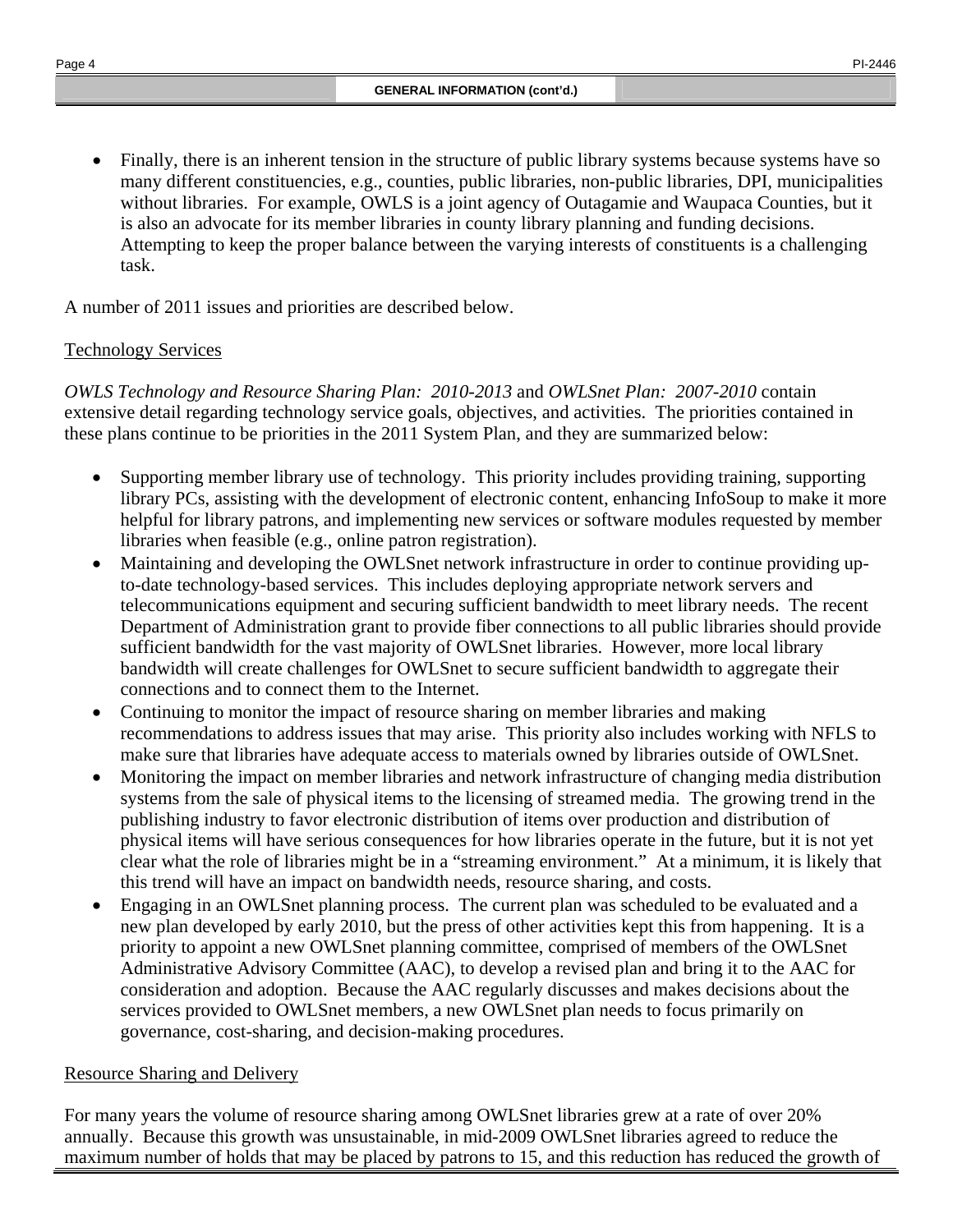#### **GENERAL INFORMATION (cont'd.)**

resource sharing. It is estimated that over 823,000 items will be shared by OWLSnet libraries in 2010, which represents a 2% increase over 2009. A priority for 2011 will be to continue to monitor the impact of this change on resource sharing among member libraries.

In 2007, OWLS started contracting with Nicolet Federated Library System (NFLS) to serve as the interlibrary loan clearinghouse for OWLS libraries. A priority of 2011 will be to evaluate this arrangement and consider changes that would improve interlibrary loan service to OWLS libraries.

### Funding Inequities

Addressing county and intersystem funding inequities is a high priority for OWLS for two reasons. First, OWLS libraries provide a high volume of service to non-residents. In twelve member libraries, over 50% of circulation is to non-residents. Non-resident circulation at member libraries ranges from 37% to 68% of total circulation. Second, OWLS libraries circulate more items to people living outside of the system area than do the libraries in any other system. It is difficult to address equity issues with jurisdictions outside of the system, especially with counties operating consolidated public libraries because they are not required to compensate libraries in adjacent counties (regardless of the levels of service their residents receive).

In 2009, new county library service plans were developed that call for Outagamie and Waupaca Counties to achieve 100% funding of their respective funding formulas by the end of the period covered by the plans, i.e., 2014. 2010 funding levels in Outagamie and Waupaca Counties are at 84% and 88%, respectively. It is likely that the counties will increase their funding levels to 88% and 91% in 2011. Because county library reimbursements are exempt from county levy limits, it is possible that both counties will be able to achieve their goals of providing 100% funding in 2014.

Some progress has been made toward addressing intersystem equity concerns. In late 2004, OWLS renegotiated its intersystem on-site borrowing agreement with NFLS. Beginning in 2005, NFLS started paying OWLS for the imbalance in service that occurs between the two systems, primarily as a result of the Marion and Clintonville libraries providing high levels of service to Shawano County residents. Calumet County continues to do a commendable job of compensating OWLS libraries for providing service to residents of the County under the intersystem agreement between OWLS and the Manitowoc Calumet Library System, and Waushara County will begin reimbursing Waupaca County libraries in 2011.

OWLS will continue to monitor this situation and work with member libraries and adjacent library systems to determine the most effective methods for achieving equity in library services between systems, counties, and libraries. A priority for 2011 will be to seek compensation for Waupaca County libraries for serving Portage County residents.

## Financial Position

While the system's financial position appears secure for 2011, OWLS could face significant challenges in 2012 and beyond, depending on the outcome of the state's biennial budget process. If funding to public library systems should remain flat or be cut in the next state budget, OWLS would need to make significant cuts to its programs and services. In 2011, nearly half of OWLS operating budget will come from fees paid for services by libraries. Because OWLS budget is so dependent on fees, the ability to continue current service levels will be threatened if local budget cuts affect the ability of member libraries to pay their fees.

No major reductions in services are planned for 2011. The emphasis will be on continuing to offer a strong program of services to member libraries as efficiently and effectively as possible. The system will continue to look for ways to streamline service delivery and reduce costs, and it will continue to monitor conditions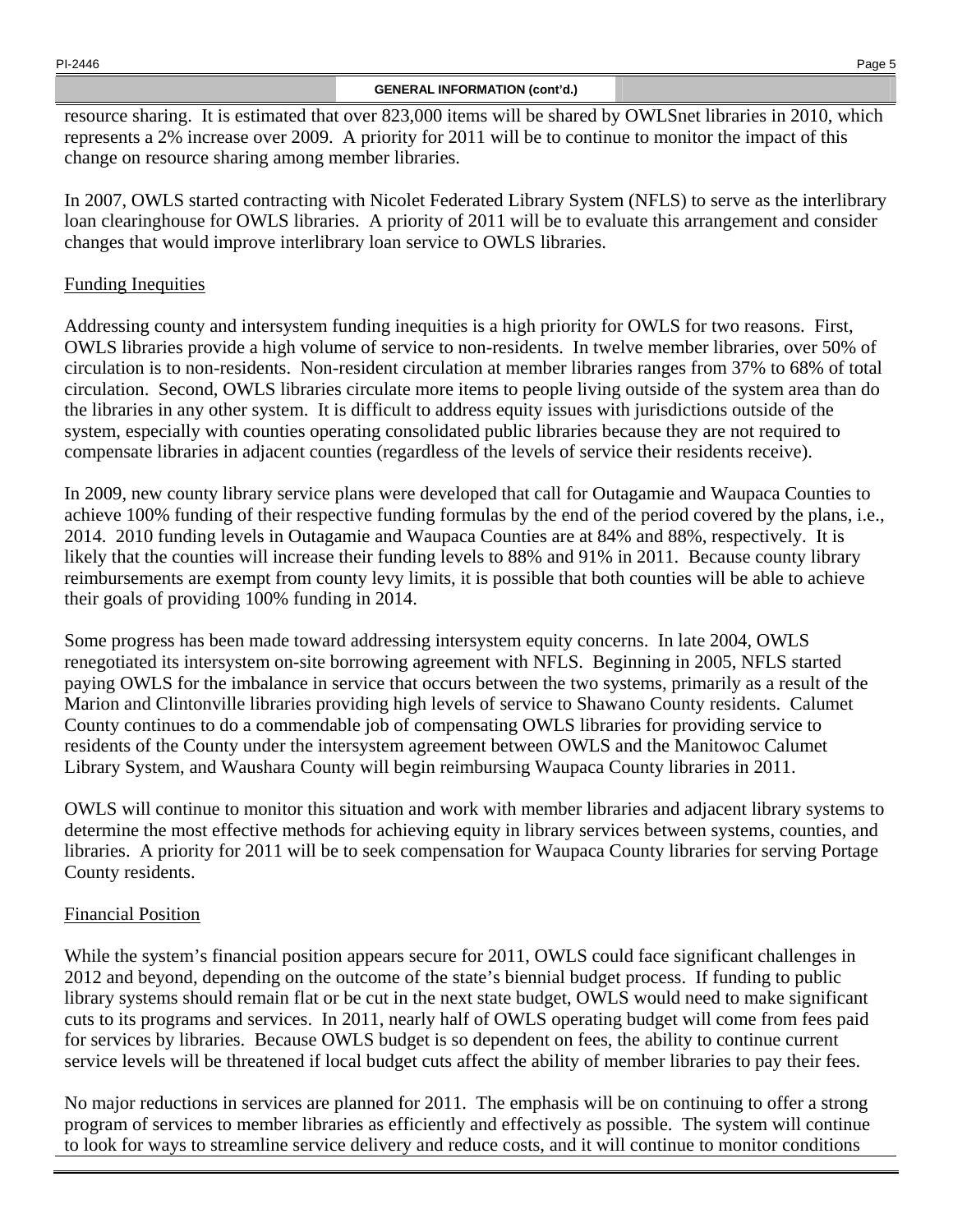and be prepared to respond rapidly should changes be necessary.

Describe the planning environment and process under which this and other system plans were developed. (List additional system planning documents with the period covered and attach any planning documents which have not previously been provided to the division.)

This year's plan reflects input from a variety of sources. The OWLS professional staff met throughout the year to discuss issues important to the future of the system. The professional staff also met individually with staff from Appleton Public Library, Nicolet Federated Library System, and member libraries on many occasions. The OWLS Director met with his counterparts at Appleton Public Library and NFLS.

OWLS conducted one meeting with member library directors in 2010 (August 13) that was designed to learn more about member library activities and issues. Brown Bag Lunch Meetings are held regularly to give OWLS children's librarians an opportunity to share with each other and with system representatives. The Administrative Advisory Committee of OWLSnet has met four times, and two more meetings will be held before the end of the year. Input from the directors, children's librarians, and AAC meetings was considered in the development of the plan.

The 2011 plan has also been shaped by technology planning that occurred previously. In June 2010, OWLS adopted a new technology plan, *OWLS Technology and Resource Sharing Plan: 2010-2013*, and in July 2007 an *OWLSnet Plan: 2007-2010* was adopted.

Perhaps most importantly, the OWLS Board met monthly, holding a number of discussions and taking a variety of actions that contributed to the development of this plan. Finally, the draft Plan was distributed to member library directors and Fox Valley Library Council member libraries for their comments, and their comments were incorporated into the Plan before adoption by the OWLS Board.

#### **ASSURANCES**

The following plan and compliance document provides assurance that your public library system intends to comply with all statutory requirements for public library systems for calendar year **2011**. Indicate, with a check, your system's intent to comply with each system requirement and provide the requested information under each system requirement.

**S.43.24(2) For a public library system to qualify for and maintain its eligibility for state aid under this section it shall ensure that all of the following are provided:** 

#### **Membership Agreements**

⊠ (a) Written agreements to provide, to any resident of the system area, the same library services, on the same terms, that are provided to the residents of the municipality or county that established the member library, except for the group programming preference authorized under s. 43.15 (4) (c) 4., and to provide for the interlibrary loan of materials among all participating public libraries, as evidenced by agreements with those libraries.

⊠ A copy of the agreement with a list of all members signing it will be provided to the division by January 15.

#### **Resource Library Agreement**

⊠ (b) Backup reference, information and interlibrary loan services from the system resource library, including the development of and access to specialized collections, as evidenced by a written agreement with that library.

 $\boxtimes$  A signed copy of the resource library agreement will be provided to the division by January 15.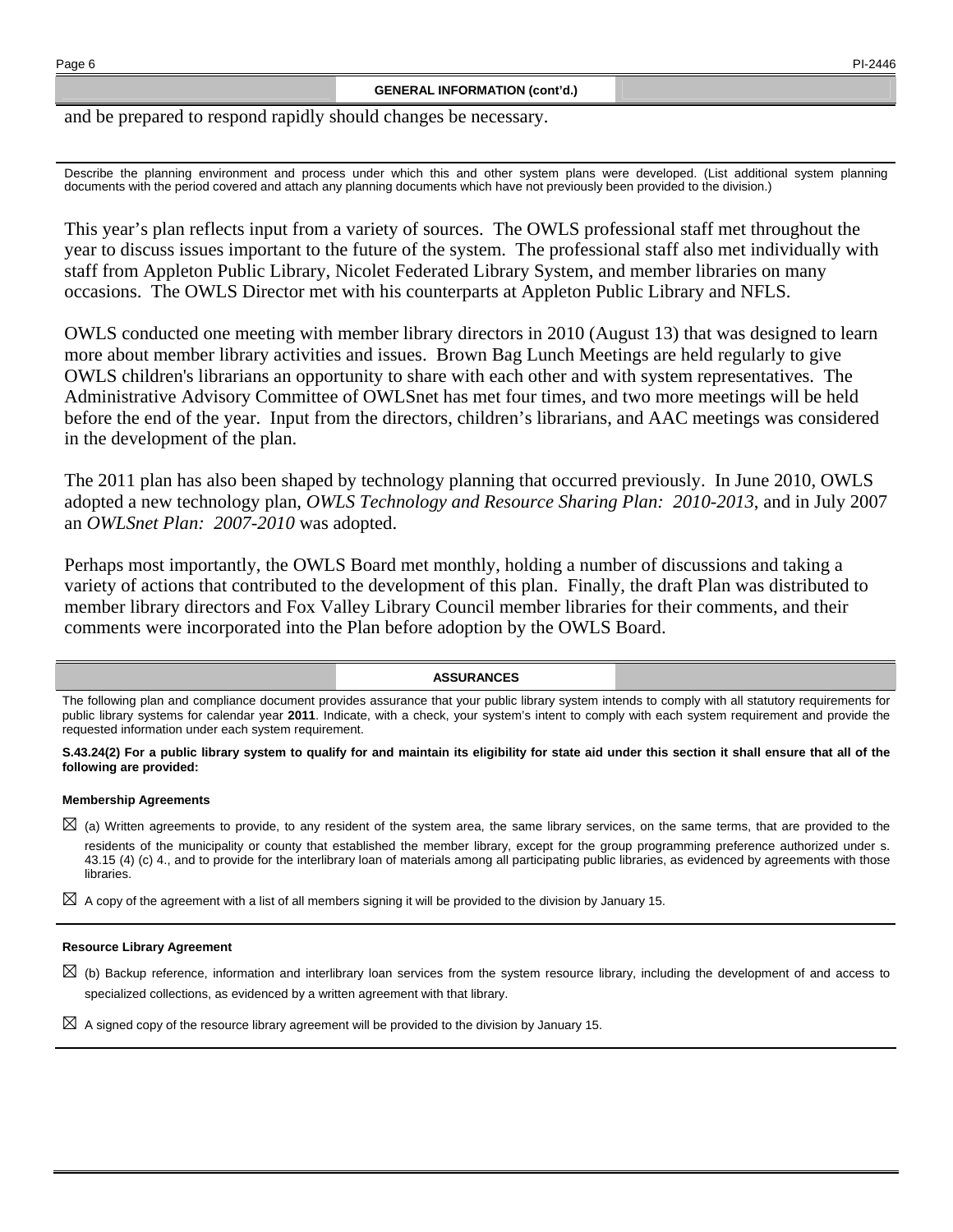#### **Reference Referral and Interlibrary Loan**

⊠ S.43.24(2)(d) Referral or routing of reference and interlibrary loan requests from libraries within the system to libraries within and outside the system.

#### **List ongoing activities related to this requirement.**

- OWLS will maintain the database of member library bibliographic records and holdings. The majority of interloan transactions occur between libraries using the OWLSnet shared automation system.
- OWLS will continue to evaluate the impact on resource sharing growth and member library operations of the OWLSnet decision to limit patrons to a maximum of 15 holds.
- OWLSnet holdings will continue to be included in Open WorldCat.
- OWLS and NFLS will continue to provide member libraries and their patrons with access to WorldCat and other area library catalogs via InfoSoup.
- OWLS will continue to contract with Nicolet Federated Library System (NFLS) to serve as the interlibrary loan clearinghouse for OWLS libraries.
- OWLS will continue to compensate significant ILL net lenders.
- OWLS and NFLS will continue to provide OWLSnet members with access to electronic resources including Biography Resource Center, Literature Resource Center, Ancestry Library Edition, Mango Languages, Tumblebooks, and WorldCat.
- OWLS, NFLS, and Appleton Public Library will evaluate current database subscriptions and will implement any changes resulting from the evaluation.
- OWLS and its member libraries will continue to participate in the Fox Valley Library Council (FVLC) in order to facilitate resource sharing with other types of libraries in the FVLC area.
- OWLS and NFLS will continue to work with Brown County Library to assess methods for other NFLS member libraries to gain more efficient access to the resources of the Brown County Library.
- OWLS and NFLS will monitor and make recommendations for addressing any resource sharing inequities that may emerge between systems or between member libraries.

#### **Indicate new or priority activities relating to this requirement for the plan year.**

- OWLS will facilitate a planning process resulting in completion of a new OWLSnet plan in 2011.
- OWLS will evaluate effectiveness of contracting with NFLS to serve as the interlibrary loan clearing house for OWLS libraries and will consider changes that would improve interlibrary loan service to member libraries.

#### **Inservice Training**

 $\boxtimes$  S.43.24(2)(e) Inservice training for participating public library personnel and trustees.

#### **List ongoing activities related to this requirement.**

- OWLS will offer an appropriate schedule of continuing education workshops and training classes on topics of interest to librarians, staff, and trustees of member and area libraries.
- OWLS will continue to pursue collaborations with other organizations, particularly neighboring library systems, to provide continuing education workshops.
- OWLS will continue to provide training to staff of member libraries in using CONTENTdm software to add digital collections to the InfoSoup Memory Project.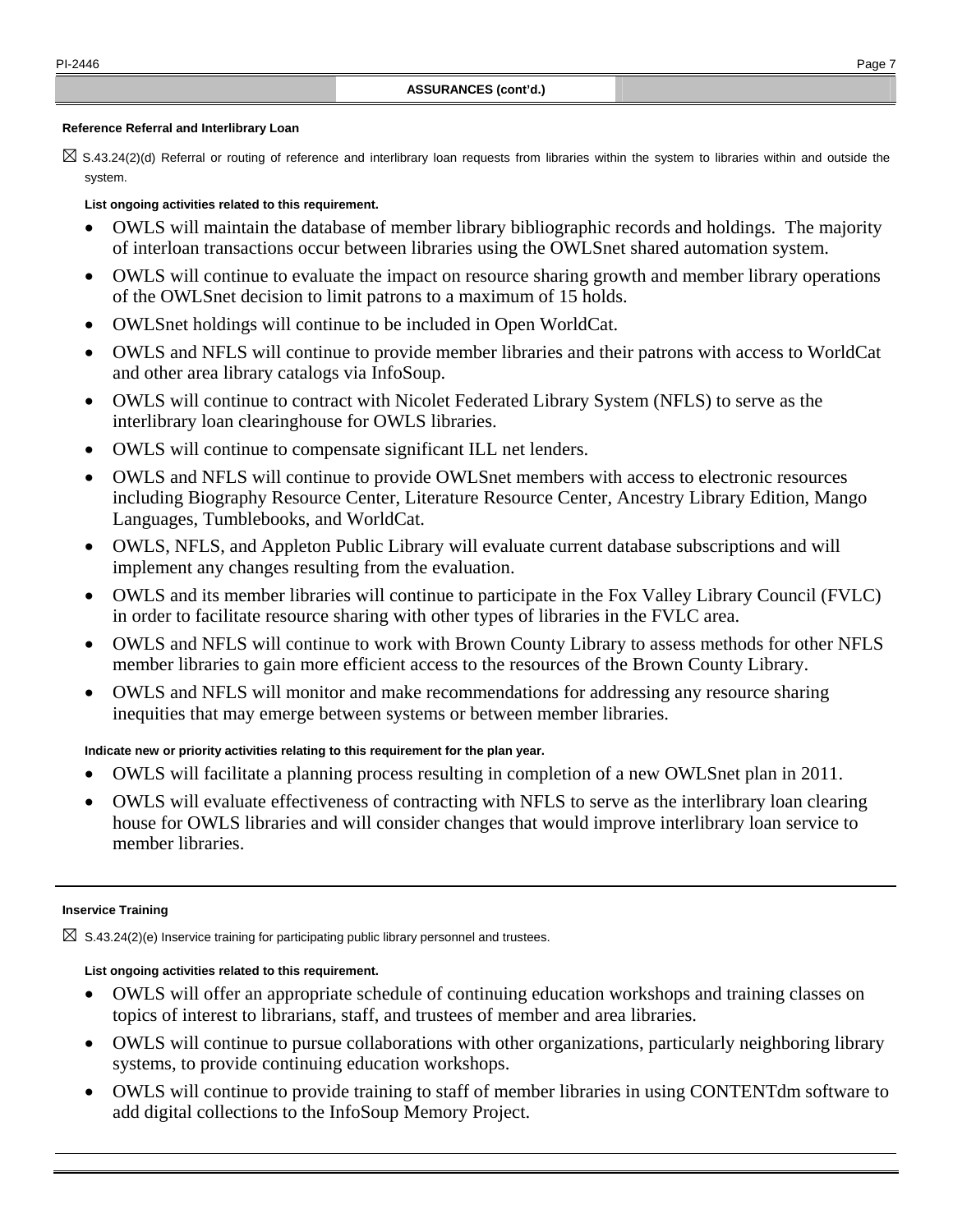- OWLS will continue to provide group training, individual training, or consultation to staff of member libraries in the effective use of electronic information resources, computers, software, social media, and other technologies.
- OWLS will continue to provide information to its member libraries about additional sources for continuing education and training.
- OWLS will continue to provide a limited number of scholarships for librarians, staff, and trustees to attend workshops and conferences.
- OWLS will continue to cooperate with Winnefox Library System to produce a quarterly educational newsletter for library trustees.
- OWLS will continue to maintain a calendar of CE events and training sessions on the web.
- OWLS will continue to validate and maintain librarian certification records.
- OWLS will continue using Go To Meeting and Go To Webinar to host online meetings and provide online training to member libraries.

### **Indicate new or priority activities relating to this requirement for the plan year.**

• OWLS and Winnefox Library System will evaluate Trustee Tale, the quarterly educational newsletter for library trustees, and implement recommendations from the evaluation.

#### **Delivery and Communication**

 $\boxtimes$  S. 43.24 (2)(fm) Electronic delivery of information and physical delivery of library materials to participating libraries.

### **List ongoing activities related to this requirement.**

- OWLS will continue to contract with Waltco, Inc. to provide five-day-a-week delivery service to all member libraries.
- OWLS will continue to participate in the statewide delivery service operated by the South Central Library System.
- OWLS will continue to monitor delivery volume and plan any necessary adjustments or modifications to the delivery service.
- OWLS will continue to provide email accounts and support to staff of all member libraries.
- OWLS will continue to utilize email, web postings, and Net Support Notify software as its primary methods for rapidly disseminating information to member libraries. In addition, OWLS will regularly post information of interest to its Facebook page.
- OWLS will continue to rely on OWLSweb.info and OWLSnet.info, the system web sites, to provide a rich variety of relevant content and links helpful to library staff and trustees.
- OWLS will continue to provide web design and hosting services to facilitate the electronic delivery of information from member libraries to their constituents.
- OWLS will complete the conversion of member library websites to the Drupal content management platform and will provide training to member library staff on maintaining their sites in Drupal.
- OWLS staff will assist member libraries with posting electronic content contained in local databases on their web sites and with contributing digital resources to the InfoSoup Memory Project.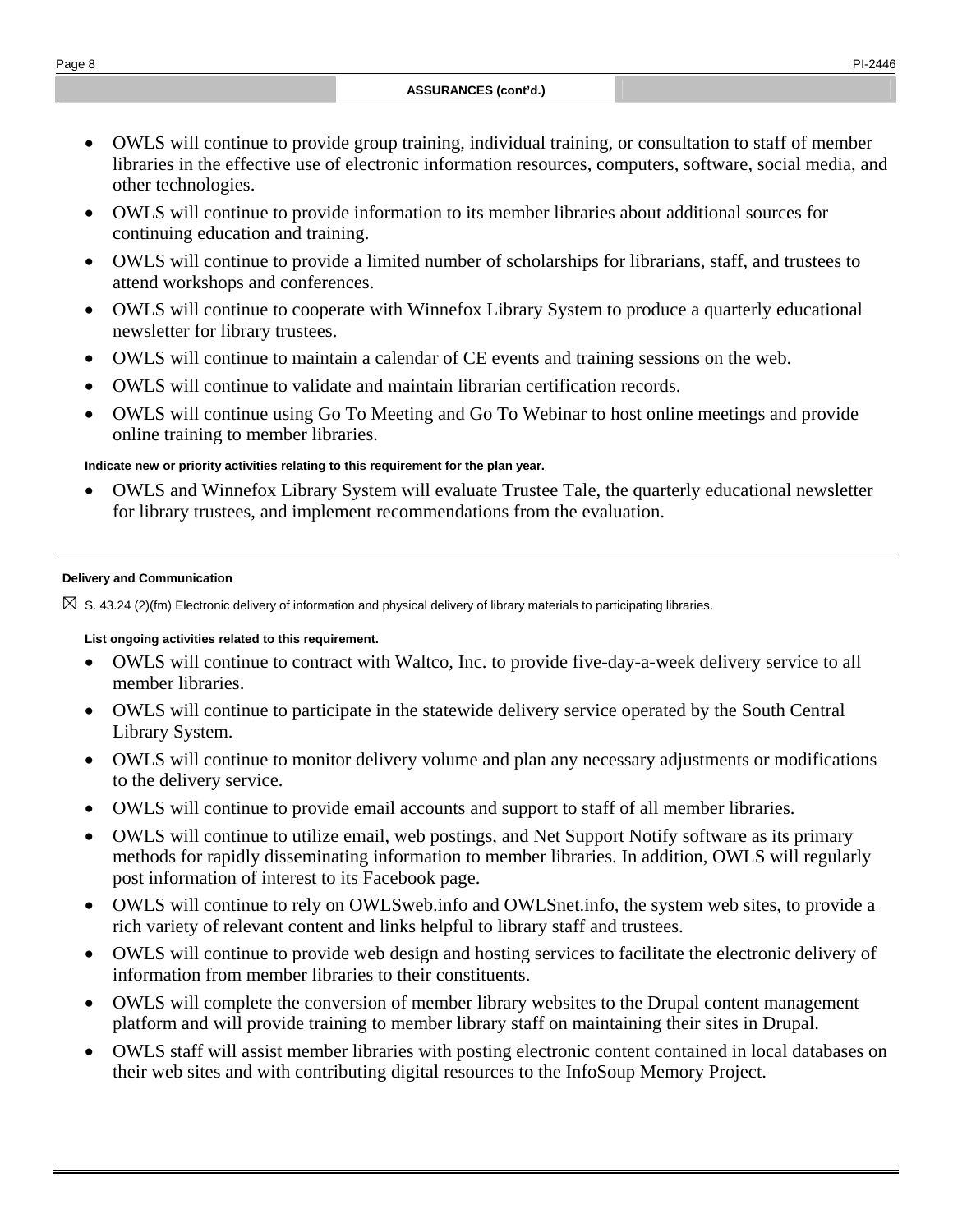#### **Indicate new or priority activities relating to this requirement for the plan year.**

• OWLS will begin redesigning OWLSweb.info and OWLSnet.info using Drupal in order to create sites where user experiences vary depending upon their roles, e.g. member library staff members would login and receive different information depending upon their job responsibilities.

#### **Service Agreements**

 $\boxtimes$  S.43.24(2)(g) Service agreements with all adjacent library systems

 $\boxtimes$  A copy of the agreement with adjacent systems with a list of all systems signing the agreement will be provided to the division by January 15.

#### **Other Types of Libraries**

- ⊠ S.43.24(2)(L) Cooperation and continuous planning with other types of libraries in the system area, which results in agreements with those libraries for the appropriate sharing of library resources to benefit the clientele of all libraries in the system area.
- ⊠ The system will have agreements with other types of libraries, or if the system participates in a cooperation agreement with a multitype organization to meet the purposes of this goal, there is established a clear link between the system and the individual members of the multitype organization. A copy of the agreement with a list of all signing libraries will be provided to the division by January 15.
- ⊠ Other types of libraries in the system area have had an opportunity to review and comment on the plan.

#### **Library Technology and Resource Sharing Plan**

- ⊠ S.43.24(2)(m) Planning with the division and with participating public libraries and other types of libraries in the area in regard to library technology and the sharing of resources. By January 1, 2000, and every fifth January 1 thereafter, the public library system shall submit to the division a written plan for library technology and the sharing of resources.
- ⊠ Member public libraries and other types of libraries in the system area have had an opportunity to review and comment on the plan.
- ⊠ A copy of the written plan, including any revisions and amendments, for library technology and resource sharing is attached to this document or is on file with the division.

#### **Professional Consultation**

 $\boxtimes$  S. 43.24(2)(h) Professional consultant services to participating public libraries.

#### **List ongoing activities related to this requirement.**

- OWLS will continue to provide consultant services in a variety of areas including administration and finance, automation, technical services, computer selection and use, web site development, staff development, planning and evaluation, collection development, special needs, and legal issues.
- OWLS will continue to provide consulting using a variety of methods, e.g., field visits, meetings with individuals at the system office, email and telephone consultation, interactive computer sessions, and through specially-developed resources on the system's web site, e.g., "Links for Libraries."
- OWLS will continue to facilitate the sharing of professional information by holding regular meetings of staff with similar interests, e.g., brown bag lunch meetings for children and young adult staff, webmeisters meetings, readers' advisory group meetings, directors meetings.
- OWLS will continue facilitating member library planning processes.

#### **Indicate new or priority activities relating to this requirement for the plan year.**

• Upon request, OWLS professional team will visit member libraries and provide consulting reports in the areas of general library organization or workflow analysis.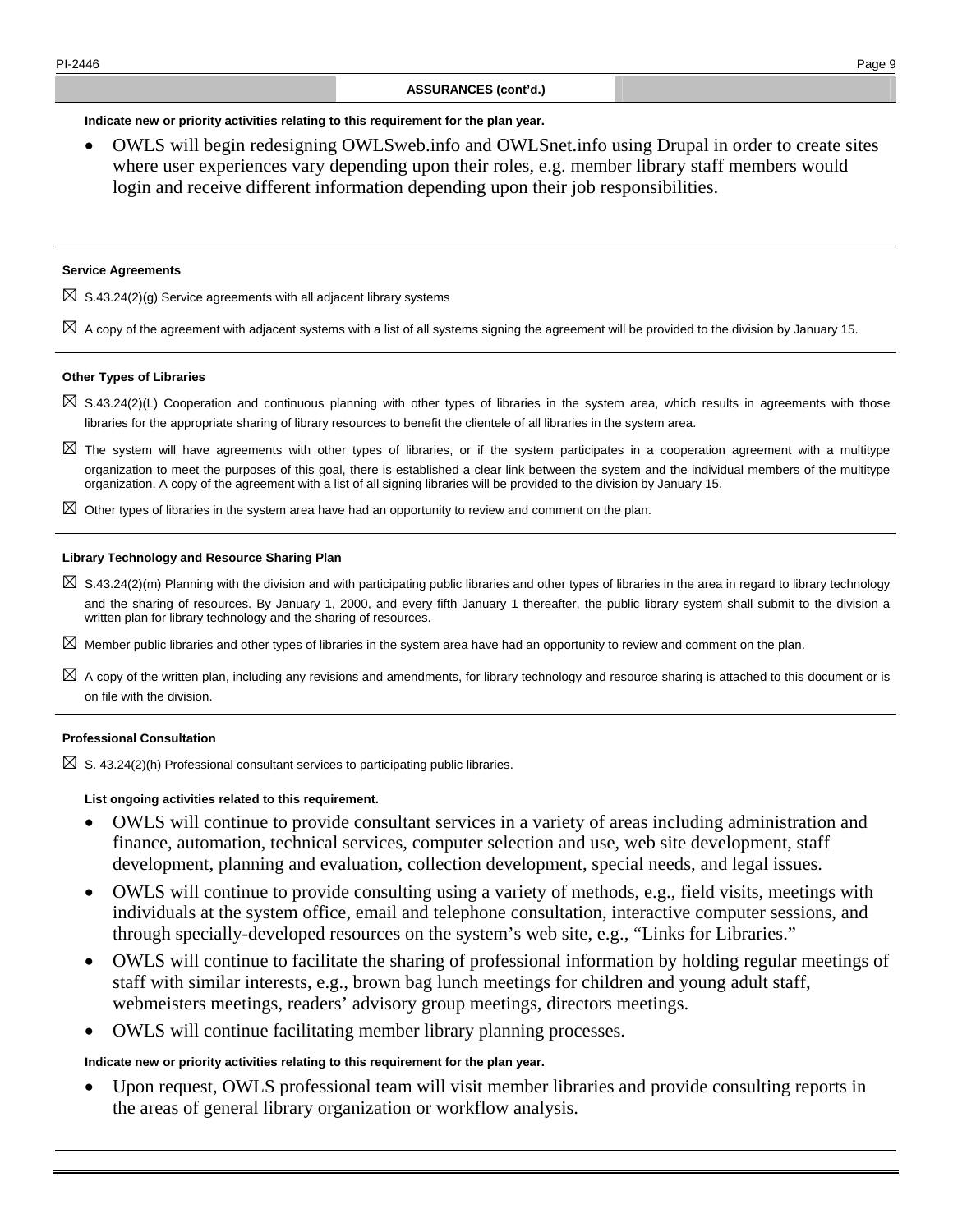#### **Services to Users With Special Needs**

⊠ S.43.24(2)(k) Promotion and facilitation of library service to users with special needs.

#### **List ongoing activities related to this requirement.**

- OWLS will support member libraries in enhancing access to materials and services for persons with special needs through continuing education about best practices in serving special needs populations.
- OWLS will help libraries identify opportunities to improve service to patrons with special needs through staff training and application of technology and will assist with implementation of projects.
- OWLS will continue to support the work of the Fox Valley Literacy Coalition, e.g., providing grants, printing, delivery of materials to tutors in other communities, use of mailing facilities.
- OWLS will continue to support the Spanish language interface to InfoSoup.
- OWLS and NFLS will continue to make the online language learning program, Mango, available.
- OWLS and NFLS will continue to work with collaborating libraries and agencies to provide assistance to non-English speakers by making computers and Rosetta Stone language software available to them.
- OWLSnet will continue to offer support to job seekers by providing an InfoSoup Jobs and Careers page.

#### **Indicate new or priority activities relating to this requirement for the plan year.**

- OWLS will work to improve service to adult basic education students and tutors by promoting existing services, educating library staff on how best to serve this population, and seeking funds to update relevant collections.
- OWLS and NFLS will survey member libraries and patrons regarding their use of Mango software in order to determine if the subscription to this software should be continued in future years.

#### **Other Service Programs**

 S.43.24(2)(i) Any other service programs designed to meet the needs of participating public libraries and the residents of the system area, as determined by the public library system board after consultation with participating public libraries.

 List each "other" service programs individually with ongoing activities and new or priority activities for the plan year under each program. For instance, if the system provides a bookmobile service program, list ongoing activities and new or priority activities for the bookmobile program. (Do not lump miscellaneous activities under a single "other" program.)

### **Library Services to Youth**

#### **List ongoing activities related to this requirement.**

- OWLS will continue to contract with the Waupaca Area Public Library for their Youth Librarian to serve as the system's Youth Services Liaison.
- OWLS will provide an email discussion list specifically for youth librarians to share information.
- OWLS will facilitate the interaction of youth librarians at 3-4 brown bag lunch meetings a year.
- OWLS will provide supplementary materials in support of summer library programs, including purchasing a limited amount of the Collaborative SLP materials from Upstart.
- OWLS will provide financial support for the purchase of books to be used as SLP reading incentives.
- OWLS will continue to offer grants for summer library program performers.
- OWLS will continue to develop and post summer library program web sites.
- OWLS will continue to provide book review blogs for children and teens.
- OWLS will continue to make gaming stations available for young adult and/or youth programming.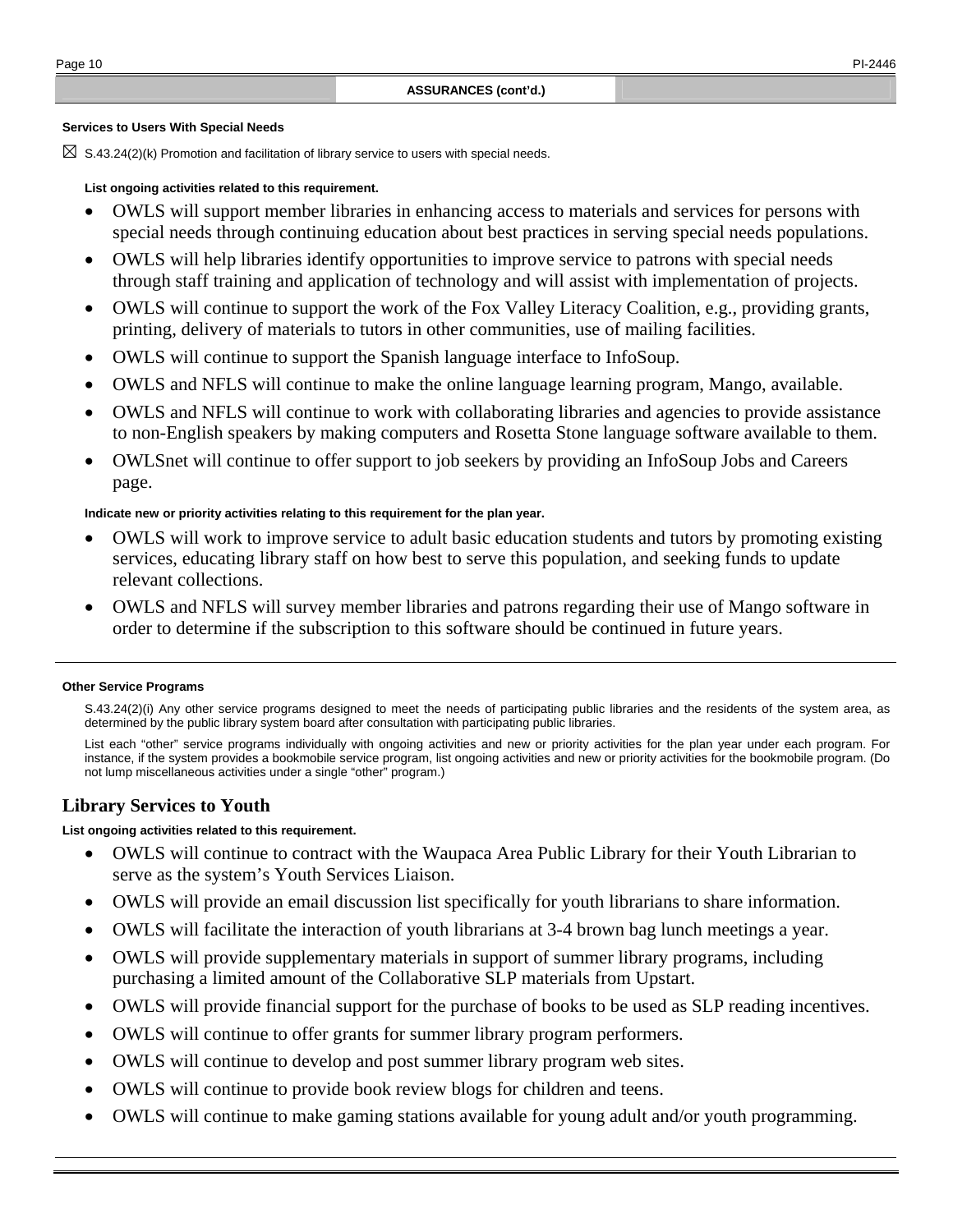**Indicate new or priority activities relating to this requirement for the plan year.** 

- OWLS will work with the Youth Services Liaison to determine if any additional communication tools are needed to facilitate discussion among member library youth librarians.
- OWLS will evaluate the use of its gaming stations to determine if they still meet a member library needs and, if so, if they are sufficiently accessible.

### **Public Information and Promotion**

#### **List ongoing activities related to this requirement.**

- OWLS will continue to provide design and printing services for member libraries and system programs, including bookmarks, resource lists, brochures, signs, forms, logo design, and buttons. Member libraries will continue to receive these services for a nominal cost.
- OWLS will seek to ensure that all the member libraries, especially those with new directors, are aware of the full range of services available to them in this program.
- OWLS will continue to support the statewide library awareness campaign being conducted by the Wisconsin Library Association Foundation.
- OWLS will provide materials to OWLSnet member libraries to promote the use of InfoSoup.

#### **Indicate new or priority activities relating to this requirement for the plan year.**

• OWLS will evaluate how it charges libraries for printing and graphic services and implement any recommended changes.

#### **Administration**

 $\boxtimes$  The system will not expend more than 20 percent of the state aid projected to be received in the plan year for administration.

 $\boxtimes$  The 2010 system audit will be submitted to the division no later than September 30, 2011.

#### **Budget**

 $\boxtimes$  A copy of your public library system budget by service program category and fund source for the plan year (see attached guidelines) is attached.

#### **CERTIFICATION**

**WE, THE UNDERSIGNED, HEREBY CERTIFY** that to the best of our knowledge, the information provided in this document and any attachments is true and correct, and that the system will be in full compliance with all applicable provisions of Chapter 43 of the Wisconsin Statutes for the year **2011**.

| <b>System Director Signature</b>                            |                                                                          | Date Signed |
|-------------------------------------------------------------|--------------------------------------------------------------------------|-------------|
| ➤                                                           |                                                                          |             |
| <b>System Board President Signature</b>                     |                                                                          | Date Signed |
| ➤                                                           |                                                                          |             |
|                                                             | <b>FOR DPI USE</b><br><b>LIBRARY SYSTEM PLAN APPROVAL</b>                |             |
| Pursuant to Wis. Statutes, the plan contained<br>herein is: | <b>DLTCL Assistant Superintendent Signature</b><br>$\blacktriangleright$ | Date Signed |
| $\Box$ Approved                                             |                                                                          |             |
| Provisionally Approved See Comments.                        |                                                                          |             |
| Not Approved See Comments.                                  |                                                                          |             |
| Comments                                                    |                                                                          |             |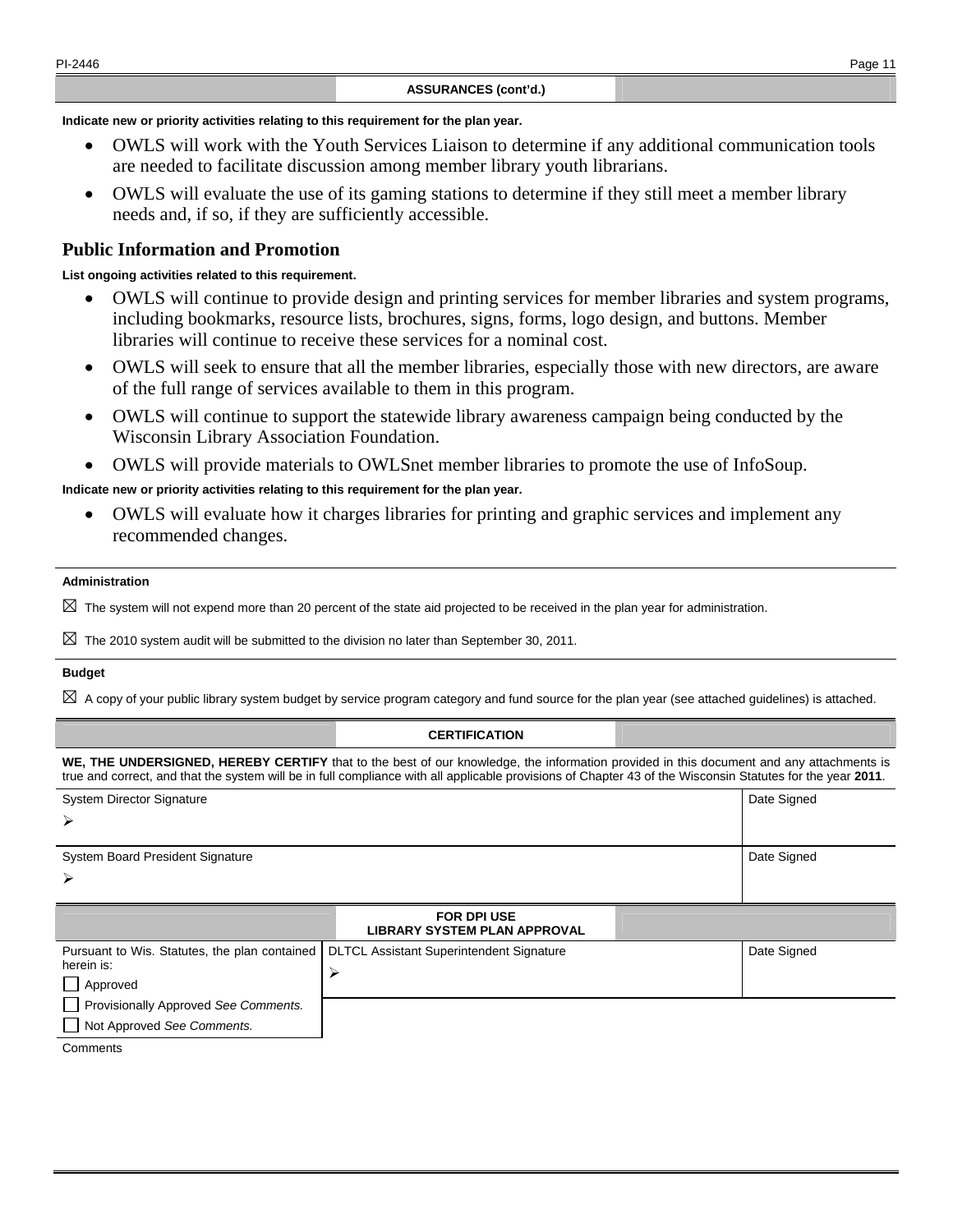|         |                                                    | <b>PUBLIC LIBRARY SYSTEM 2011</b><br><b>ANNUAL PROGRAM BUDGET</b> |                                                                          |                         |              |
|---------|----------------------------------------------------|-------------------------------------------------------------------|--------------------------------------------------------------------------|-------------------------|--------------|
| Program | 2011<br><b>Public Library</b><br><b>System Aid</b> | Svstem Aid<br>Carryover and<br><b>Interest Earned</b>             | <b>Other State and</b><br><b>Federal Library</b><br><b>Program Funds</b> | <b>All Other Income</b> | <b>Total</b> |

**Technology, Reference and Interlibrary Loan\***

| 1. OWLSnet           | \$170,862 | \$0 | \$13,800 | \$815,608 |             |
|----------------------|-----------|-----|----------|-----------|-------------|
| 2. OWLS              | \$102,659 | \$0 | \$0      | \$2,000   |             |
| 3.                   |           |     |          |           |             |
| 4.                   |           |     |          |           |             |
| <b>Program Total</b> | \$273,521 | \$0 | \$13,800 | \$817,608 | \$1,104,929 |

#### **Continuing Education and Consulting Service\***

| 1. CE and Consulting | \$104,636 | \$0 | \$0 | \$4,000 |           |
|----------------------|-----------|-----|-----|---------|-----------|
| 2.                   |           |     |     |         |           |
| <b>Program Total</b> | \$104,636 | \$0 | \$0 | \$4,000 | \$108,636 |

| <b>Delivery Services</b>                                                  | \$117,181 | \$0     | \$0 | \$39,059    | \$156,240   |
|---------------------------------------------------------------------------|-----------|---------|-----|-------------|-------------|
| <b>Library Services to Special Users</b>                                  | \$31,152  | \$0     | \$0 | \$0         | \$31,152    |
| <b>Library Collection Development</b>                                     |           |         |     |             | \$0         |
| <b>Direct Payment to Members for</b><br><b>Nonresident Access</b>         | \$0       | \$0     | \$0 | \$2,117,259 | \$2,117,259 |
| <b>Direct Nonresident Access</b><br><b>Payments Across System Borders</b> | \$0       | \$0     | \$0 | \$227,345   | \$227,345   |
| <b>Library Services to Youth</b>                                          | \$42,211  | \$0     | \$0 | \$0         | \$42,211    |
| <b>Public Information</b>                                                 | \$51,248  | \$0     | \$0 | \$11,500    | \$62,748    |
| <b>Administration</b>                                                     | \$55,066  | \$1,500 | \$0 | \$76,500    | \$133,066   |
| <b>Subtotal</b>                                                           | \$296,858 | \$1,500 | \$0 | \$2,471,663 | \$2,770,021 |

#### **Other System Programs**

| 1.                   |           |         |          |             | \$0         |
|----------------------|-----------|---------|----------|-------------|-------------|
| 2.                   |           |         |          |             | \$0         |
| <b>Program Total</b> | \$0       | \$0     | \$0      | \$0         | \$0         |
| <b>Grand Totals</b>  | \$675,015 | \$1,500 | \$13,800 | \$3,293,271 | \$3,983,586 |

\* These programs may be divided into subprograms at the discretion of the system. If choosing not to use subprograms, enter amounts on line 1.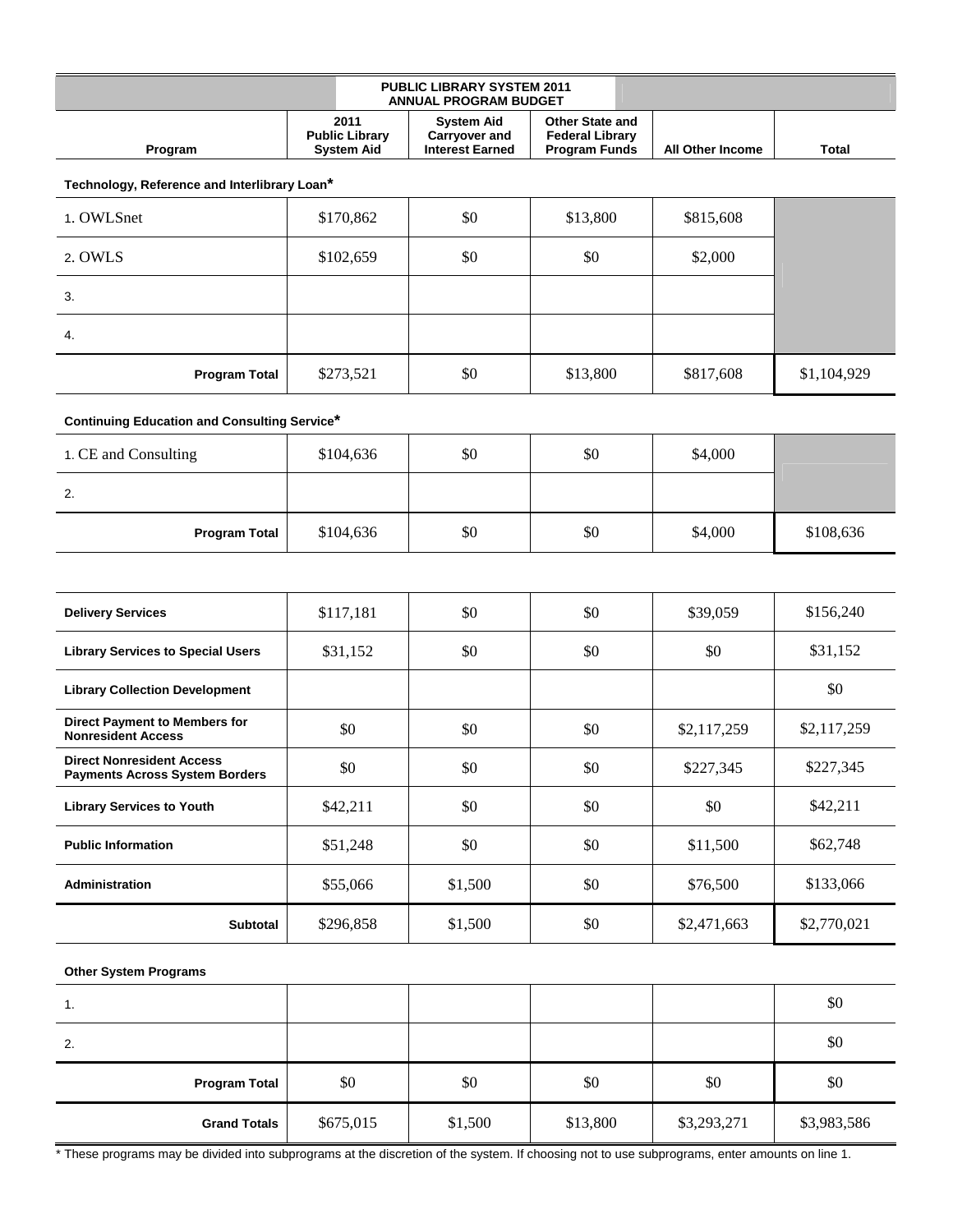# **Outagamie Waupaca Library System**

# **2011 Budget**

Adopted September 16, 2010

| Adopted Oeptemper 10, 2010           |                               |                                 |                                |          |
|--------------------------------------|-------------------------------|---------------------------------|--------------------------------|----------|
|                                      | 2010 Budget                   | 2011 Budget                     | Change                         | % Change |
| <b>Income</b>                        | 07/06/10                      | 09/03/10                        |                                |          |
| <b>State Aid</b>                     | \$654,143.00                  | \$675,015.00                    | \$20,872.00                    | 3.2%     |
| <b>Outagamie County</b>              | \$1,342,794.00                | \$1,342,794.00                  | \$0.00                         | 0.0%     |
| <b>Waupaca County</b>                | \$794,465.00                  | \$794,465.00                    | \$0.00                         | 0.0%     |
| Intersystem Income                   | \$243,697.00                  | \$267,404.00                    | \$23,707.00                    | 9.7%     |
| Automation Income                    | \$864,179.00                  | \$811,608.00                    | (\$52,571.00)                  | $-6.1%$  |
| <b>Federal LSTA Grants</b>           | \$22,900.00                   | \$13,800.00                     | (\$9,100.00)                   | $-39.7%$ |
| Interest Income                      | \$4,000.00                    | \$4,000.00                      | \$0.00                         | 0.0%     |
| Printing Income                      | \$7,500.00                    | \$7,500.00                      | \$0.00                         | 0.0%     |
| Miscellaneous Income                 | \$2,000.00                    | \$2,000.00                      | \$0.00                         | 0.0%     |
| <b>Total Revenue</b>                 | \$3,935,678.00                | \$3,918,586.00                  | (\$17,092.00)                  | $-0.4%$  |
| <b>Transfer from Fund Balance</b>    | \$139,000.00                  | \$65,000.00                     | (\$74,000.00)                  | $-53.2%$ |
| <b>Total Revenue &amp; Transfers</b> | \$4,074,678.00<br>=========== | \$3,983,586.00<br>============= | (\$91,092.00)<br>============= | $-2.2%$  |
| <b>Expenditures</b>                  |                               |                                 |                                |          |
| <b>ADMINISTRATION</b>                |                               |                                 |                                |          |
| 300-03 Salaries                      | \$57,320.00                   | \$57,067.00                     | (\$253.00)                     | $-0.4%$  |
| 301-03 Payroll Taxes                 | \$4,378.00                    | \$4,366.00                      | (\$12.00)                      | $-0.3%$  |
| 302-03 Fringe Benefits               | \$36,443.00                   | \$39,133.00                     | \$2,690.00                     | 7.4%     |
| 305-03 Facilities                    | \$3,500.00                    | \$3,500.00                      | \$0.00                         | 0.0%     |
| 311-08 Telephone                     | \$2,600.00                    | \$2,600.00                      | \$0.00                         | 0.0%     |
| 312-03 Supplies                      | \$800.00                      | \$1,000.00                      | \$200.00                       | 25.0%    |
| 320-03 Equipment                     | \$500.00                      | \$500.00                        | \$0.00                         | 0.0%     |
| 321-03 Equipment Service             | \$300.00                      | \$300.00                        | \$0.00                         | 0.0%     |
| 325-03 Meeting and Travel            | \$2,800.00                    | \$2,800.00                      | \$0.00                         | 0.0%     |
| 330-03 Professional Services         | \$11,000.00                   | \$11,000.00                     | \$0.00                         | 0.0%     |
| 332-03 Insurance                     | \$3,600.00                    | \$3,600.00                      | \$0.00                         | 0.0%     |
| 363-03 Prof. Memberships             | \$1,200.00                    | \$1,200.00                      | \$0.00                         | 0.0%     |
| 375-03 Miscellaneous                 | \$1,000.00                    | \$1,000.00                      | \$0.00                         | 0.0%     |
|                                      | \$125,441.00                  | \$128,066.00                    | \$2,625.00                     | 2.1%     |
| TECHNOLOGY-REFERENCE-INTERLOAN       |                               |                                 |                                |          |
| <b>OWLS</b>                          |                               |                                 |                                |          |
| 300-11 Salaries                      | \$46,886.00                   | \$52,482.00                     | \$5,596.00                     | 11.9%    |
| 301-11 Payroll Taxes                 | \$3,587.00                    | \$4,015.00                      | \$428.00                       | 11.9%    |
| 302-11 Fringe Benefits               | \$19,485.00                   | \$24,112.00                     | \$4,627.00                     | 23.7%    |
| 305-11 Facilities                    | \$3,500.00                    | \$3,500.00                      | \$0.00                         | 0.0%     |
| 312-11 Supplies                      | \$500.00                      | \$500.00                        | \$0.00                         | 0.0%     |
| 320-11 Equipment                     | \$2,500.00                    | \$2,500.00                      | \$0.00                         | 0.0%     |
|                                      |                               |                                 |                                |          |
| 325-11 Meeting and Travel            | \$2,800.00                    | \$2,800.00                      | \$0.00                         | 0.0%     |
| 326-11 Training/Consulting           | \$1,000.00                    | \$1,000.00                      | \$0.00                         | 0.0%     |
| 330-11 Software                      | \$1,000.00                    | \$1,000.00                      | \$0.00                         | 0.0%     |
| 374-11 FVLC Participation            | \$750.00                      | \$750.00                        | \$0.00                         | 0.0%     |
| 375-11 Statewide Projects            | \$7,000.00                    | \$7,000.00                      | \$0.00                         | 0.0%     |
| 378-11 Lender Compensation           | \$5,000.00                    | \$5,000.00                      | \$0.00                         | 0.0%     |
| Subtotal                             | \$94,008.00                   | \$104,659.00                    | \$10,651.00                    | 11.3%    |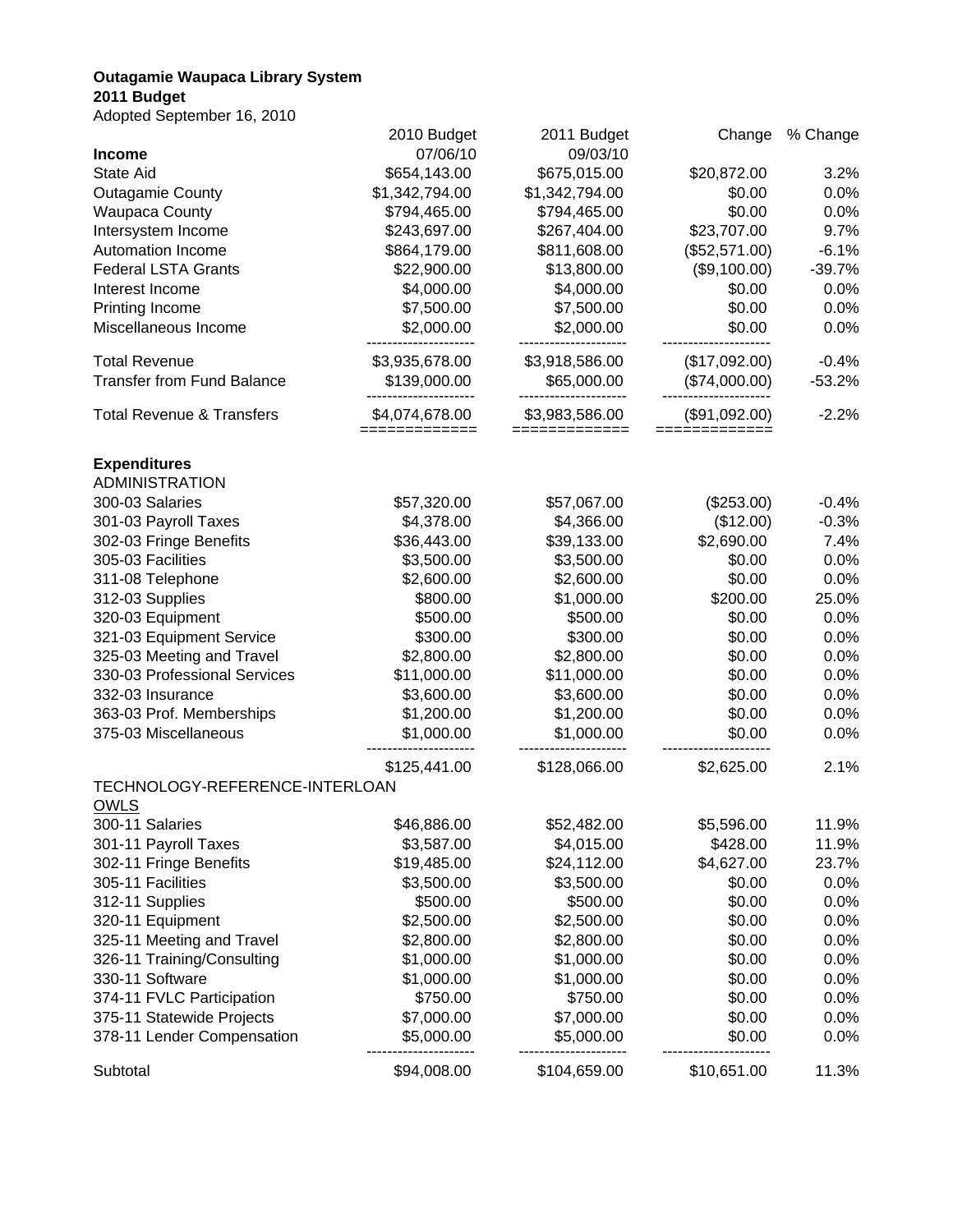|                                   | 2010 Budget    | 2011 Budget    |               |          |
|-----------------------------------|----------------|----------------|---------------|----------|
| TECHNOLOGY-REFERENCE-ILL          | 07/06/10       | 09/03/10       | Change        | % Change |
| <b>OWLSnet</b>                    |                |                |               |          |
| 300-05 Salaries                   | \$332,557.00   | \$335,085.00   | \$2,528.00    | 0.8%     |
| 301-05 Payroll Taxes              | \$25,441.00    | \$25,634.00    | \$193.00      | 0.8%     |
| 302-05 Fringe Benefits            | \$129,816.00   | \$141,271.00   | \$11,455.00   | 8.8%     |
| 305-05 Facilities                 | \$7,000.00     | \$7,000.00     | \$0.00        | 0.0%     |
| 311-05 Telephone                  | \$3,000.00     | \$3,000.00     | \$0.00        | 0.0%     |
| 312-05 Supplies                   | \$9,000.00     | \$5,000.00     | (\$4,000.00)  | $-44.4%$ |
| 313-05 Telecommunications         | \$63,600.00    | \$63,600.00    | \$0.00        | 0.0%     |
| 314-05 Borrowers' Card Supplies   | \$6,500.00     | \$6,500.00     | \$0.00        | 0.0%     |
| 315-05 Printing & Promotion       | \$4,200.00     | \$4,200.00     | \$0.00        | 0.0%     |
| 320-05 Microcomputer Equipment    | \$2,500.00     | \$2,500.00     | \$0.00        | 0.0%     |
| 321-05 Microcomputer Repair       | \$1,000.00     | \$1,000.00     | \$0.00        | 0.0%     |
| 325-05 Meeting and Travel         | \$8,000.00     | \$8,000.00     | \$0.00        | 0.0%     |
| 326-05 Training/Consulting        | \$3,000.00     | \$3,000.00     | \$0.00        | 0.0%     |
| 330-05 Software                   | \$15,700.00    | \$6,000.00     | (\$9,700.00)  | $-61.8%$ |
| 340-05 Resource Library           | \$21,000.00    | \$21,000.00    | \$0.00        | 0.0%     |
| 342-05 Online Databases           | \$90,127.00    | \$71,702.00    | (\$18,425.00) | $-20.4%$ |
| 343-05 Internet Access            | \$53,207.00    | \$39,290.00    | (\$13,917.00) | $-26.2%$ |
| 345-05 OCLC Charges               | \$94,300.00    | \$99,188.00    | \$4,888.00    | 5.2%     |
| 348-05 Digitization               | \$3,100.00     | \$4,600.00     | \$1,500.00    | 48.4%    |
| 349-05 Enhanced Content           | \$15,200.00    | \$15,200.00    | \$0.00        | 0.0%     |
| 350-05 System Development         | \$4,000.00     | \$15,000.00    | \$11,000.00   | 275.0%   |
| 352-05 System Hardware            | \$2,500.00     | \$2,500.00     | \$0.00        | 0.0%     |
| 353-05 Network Hardware           | \$7,000.00     | \$7,000.00     | \$0.00        | 0.0%     |
| 354-05 System Maintenance         | \$110,000.00   | \$113,000.00   | \$3,000.00    | 2.7%     |
|                                   |                |                |               |          |
| Subtotal                          | \$1,011,748.00 | \$1,000,270.00 | (\$11,478.00) | $-1.1%$  |
| Total                             | \$1,105,756.00 | \$1,104,929.00 | (\$827.00)    | $-0.1%$  |
| CONTINUING EDUCATION - CONSULTING |                |                |               |          |
| 300-10 Salaries                   | \$47,698.00    | \$52,206.00    | \$4,508.00    | 9.5%     |
| 301-10 Payroll Taxes              | \$3,649.00     | \$3,994.00     | \$345.00      | 9.5%     |
| 302-10 Fringe Benefits            | \$22,259.00    | \$22,736.00    | \$477.00      | 2.1%     |
| 305-10 Facilities                 | \$7,000.00     | \$7,000.00     | \$0.00        | 0.0%     |
| 324-10 CE Program Expenses        | \$7,500.00     | \$7,700.00     | \$200.00      | 2.7%     |
| 325-10 Travel                     | \$4,500.00     | \$4,500.00     | \$0.00        | 0.0%     |
| 326-10 CE Scholarships            | \$4,000.00     | \$5,000.00     | \$1,000.00    | 25.0%    |
| 327-10 Staff Development          | \$4,000.00     | \$4,500.00     | \$500.00      | 12.5%    |
| 354-10 Professional Serials       | \$750.00       | \$750.00       | \$0.00        | 0.0%     |
| 360-10 Professional Books         | \$250.00       | \$250.00       | \$0.00        | 0.0%     |
|                                   | \$101,606.00   | \$108,636.00   | \$7,030.00    | 6.9%     |
| <b>DELIVERY</b>                   |                |                |               |          |
| 300-08 Salaries                   | \$38,997.00    | \$38,912.00    | (\$85.00)     | $-0.2%$  |
| 301-08 Payroll Taxes              | \$3,087.00     | \$2,977.00     | (\$110.00)    | $-3.6%$  |
| 302-08 Fringe Benefits            | \$14,506.00    | \$15,251.00    | \$745.00      | 5.1%     |
| 305-08 Facilities                 | \$7,000.00     | \$7,000.00     | \$0.00        | 0.0%     |
| 310-08 Postage                    | \$1,200.00     | \$1,200.00     | \$0.00        | 0.0%     |
| 312-08 Supplies                   | \$2,000.00     | \$2,000.00     | \$0.00        | 0.0%     |
| 363-08 Contractual Services       | \$85,000.00    | \$88,000.00    | \$3,000.00    | 3.5%     |
| 365-08 Equipment Lease            | \$900.00       | \$900.00       | \$0.00        | 0.0%     |
|                                   | \$152,690.00   | \$156,240.00   | \$3,550.00    | 2.3%     |
|                                   |                |                |               |          |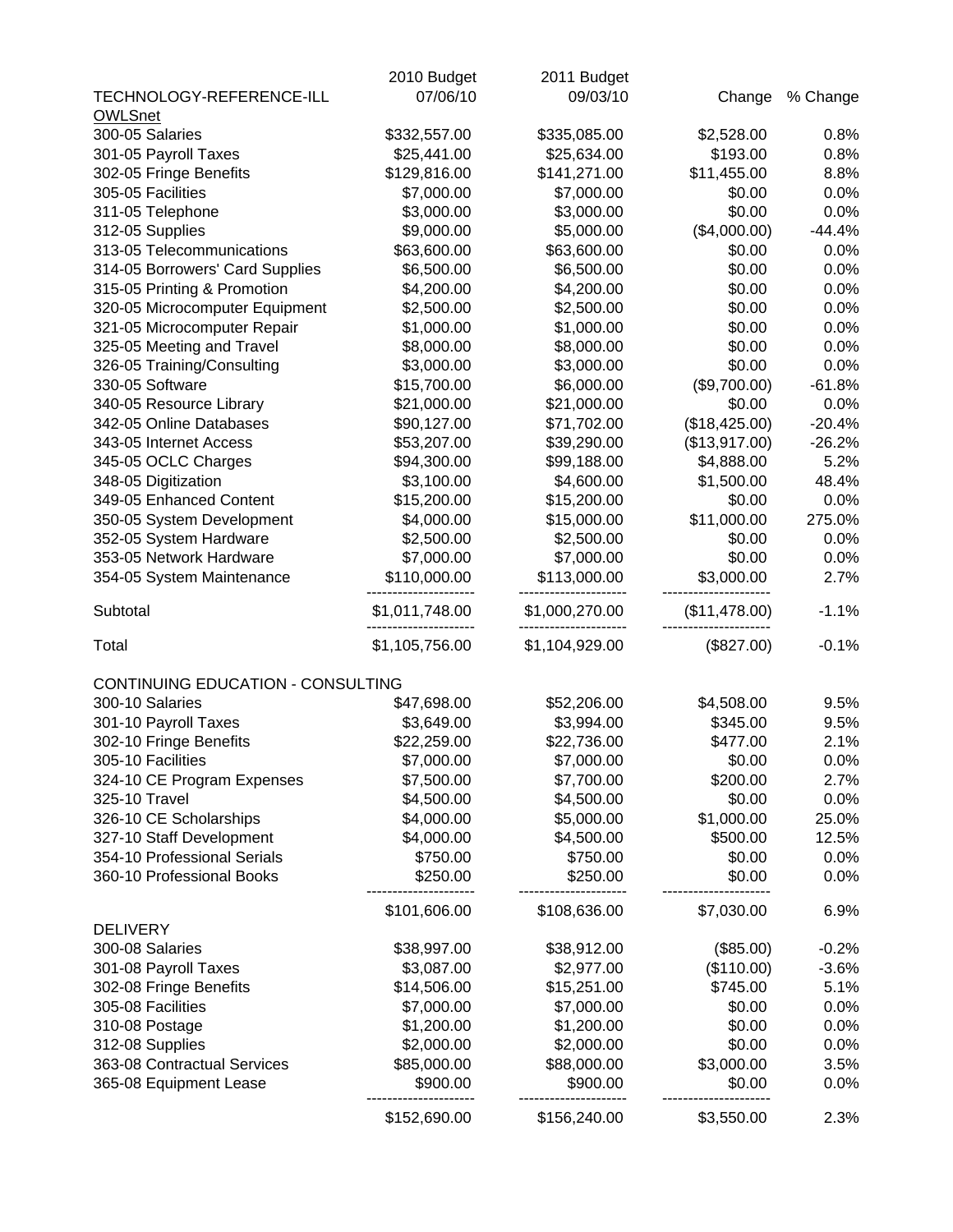| SPECIAL USER SERVICES          | 2010 Budget<br>07/06/10 | 2011 Budget<br>09/03/10 | Change        | % Change |
|--------------------------------|-------------------------|-------------------------|---------------|----------|
| 300-13 Salaries                | \$24,060.00             | \$14,036.00             | (\$10,024.00) | $-41.7%$ |
| 301-13 Payroll Taxes           | \$1,841.00              | \$1,074.00              | (\$767.00)    | $-41.7%$ |
| 302-13 Fringe Benefits         | \$12,124.00             | \$8,042.00              | (\$4,082.00)  | $-33.7%$ |
| 338-13 Literacy Support        | \$5,000.00              | \$5,000.00              | \$0.00        | 0.0%     |
| 339-13 Materials and Projects  | \$10,600.00             | \$3,000.00              | (\$7,600.00)  | $-71.7%$ |
|                                | \$53,625.00             | \$31,152.00             | (\$22,473.00) | $-41.9%$ |
|                                |                         |                         |               |          |
| PUBLIC INFORMATION - PROMOTION |                         |                         |               |          |
| 300-15 Salaries                | \$17,169.00             | \$20,417.00             | \$3,248.00    | 18.9%    |
| 301-15 Payroll Taxes           | \$1,313.00              | \$1,562.00              | \$249.00      | 19.0%    |
| 302-15 Fringe Benefits         | \$6,099.00              | \$7,669.00              | \$1,570.00    | 25.7%    |
| 305-15 Facilities              | \$7,000.00              | \$7,000.00              | \$0.00        | 0.0%     |
| 312-15 Supplies                | \$10,000.00             | \$10,000.00             | \$0.00        | 0.0%     |
| 320-15 Equipment Lease         | \$6,000.00              | \$6,000.00              | \$0.00        | 0.0%     |
| 321-15 Equipment Maintenance   | \$2,100.00              | \$2,100.00              | \$0.00        | 0.0%     |
| 330-15 Software                | \$500.00                | \$500.00                | \$0.00        | 0.0%     |
| 354-15 Special Promotions      | \$1,200.00              | \$1,500.00              | \$300.00      | 25.0%    |
| 364-15 Commercial Work         | \$5,950.00              | \$6,000.00              | \$50.00       | 0.8%     |
|                                | \$57,331.00             | \$62,748.00             | \$5,417.00    | 9.4%     |
| YOUTH SERVICES                 |                         |                         |               |          |
| 300-06 Salaries                | \$23,047.00             | \$18,346.00             | (\$4,701.00)  | $-20.4%$ |
| 301-06 Payroll Taxes           | \$1,763.00              | \$1,403.00              | (\$360.00)    | $-20.4%$ |
| 302-06 Fringe Benefits         | \$10,068.00             | \$8,262.00              | (\$1,806.00)  | $-17.9%$ |
| 312-06 Supplies & Materials    | \$2,200.00              | \$2,200.00              | \$0.00        | 0.0%     |
| 326-06 SLP Program Grants      | \$8,500.00              | \$8,500.00              | \$0.00        | 0.0%     |
| 327-06 Liaison                 | \$2,500.00              | \$3,000.00              | \$500.00      | 20.0%    |
| 340-07 Big Books Collection    | \$500.00                | \$500.00                | \$0.00        |          |
|                                | \$48,578.00             | \$42,211.00             | (\$6,367.00)  | $-13.1%$ |
| <b>ACCESS PAYMENTS</b>         |                         |                         |               |          |
| <b>County Service</b>          |                         |                         |               |          |
| 400-22 Appleton                | \$806,517.00            | \$806,517.00            | \$0.00        | 0.0%     |
| 405-22 Black Creek             | \$52,010.00             | \$52,010.00             | \$0.00        | 0.0%     |
| 410-22 Clintonville            | \$116,747.00            | \$116,747.00            | \$0.00        | 0.0%     |
| 415-22 Fremont                 | \$21,159.00             | \$21,159.00             | \$0.00        | 0.0%     |
| 420-22 Hortonville             | \$57,852.00             | \$57,852.00             | \$0.00        | 0.0%     |
| 425-22 lola                    | \$67,466.00             | \$67,466.00             | \$0.00        | 0.0%     |
| 430-22 Kaukauna                | \$96,719.00             | \$96,719.00             | \$0.00        | 0.0%     |
| 435-22 Kimberly-Little Chute   | \$149,170.00            | \$149,170.00            | \$0.00        | 0.0%     |
| 440-22 Manawa                  | \$72,203.00             | \$72,203.00             | \$0.00        | 0.0%     |
| 445-22 Marion                  | \$21,951.00             | \$21,951.00             | \$0.00        | 0.0%     |
| 450-22 New London              | \$168,036.00            | \$168,036.00            | \$0.00        | 0.0%     |
| 455-22 Scandinavia             | \$14,396.00             | \$14,396.00             | \$0.00        | 0.0%     |
| 460-22 Seymour                 | \$57,663.00             | \$57,663.00             | \$0.00        | 0.0%     |
| 465-22 Shiocton                | \$23,654.00             | \$23,654.00             | \$0.00        | 0.0%     |
| 470-22 Waupaca                 | \$329,970.00            | \$329,970.00            | \$0.00        | 0.0%     |
| 475-22 Weyauwega               | \$37,819.00             | \$37,819.00             | \$0.00        | 0.0%     |
| 480-22 Oneida                  | \$23,927.00             | \$23,927.00             | \$0.00        | 0.0%     |
| Subtotal                       | \$2,117,259.00          | \$2,117,259.00          | \$0.00        | 0.0%     |